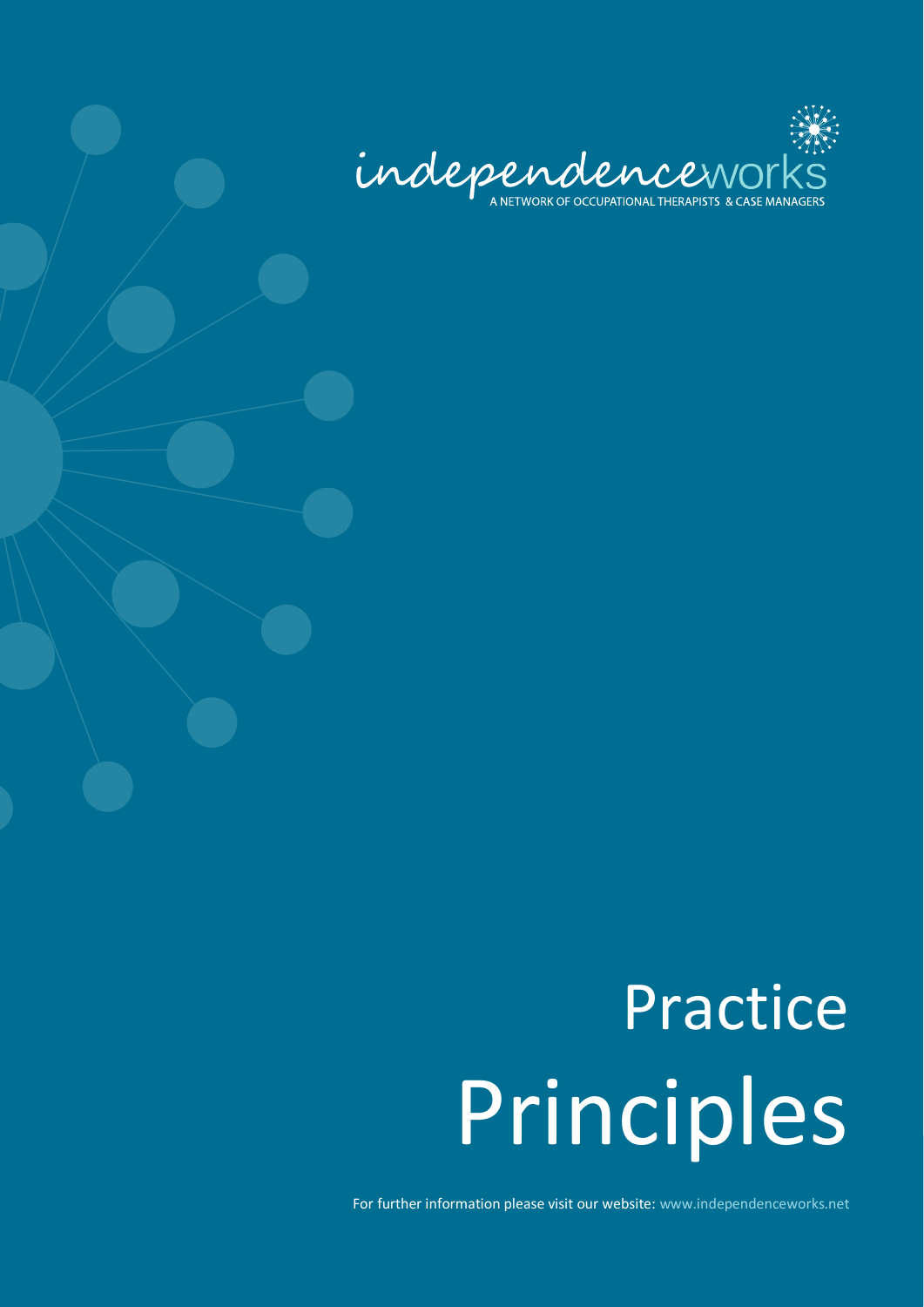## Practice principles for occupational therapists/case managers working with Independence Works Ltd

The occupational therapist network members who work within this scheme are all fully qualified independent occupational therapists registered with the Health and Care Professions Council. Their registration can be checked on the HCPC website at www.hcpc-uk.org. Network members have committed themselves to observe the following principles in all work carried out within the scheme.

Professional decision-making and the duty of care:

- ⚫ Occupational therapists on the network are all working independently and are expected to have the professional training and experience to do so. They should also have the business skills to carry out their role as specialist provider of services.
- ⚫ Network members undertake to ensure that they maintain their professional development and training as required for professional registration, and to carry out their clinical responsibilities.
- Network members will carry out a holistic assessment, and design a rehabilitation plan to meet the client's needs. They will implement this to the best of their ability.
- Network members place great importance on individual professional accountability and continuity of professional care: they will maintain overall responsibility for the rehabilitation of each client on their case load and will not normally delegate or transfer this responsibility to others.
- Where it is impossible to implement a rehabilitation plan, network members will ensure that the reasons for this are made clear and that the consequences of any such failure are also made clear to both parties.
- ⚫ As occupational therapists, network members will be clear and objective in carrying out their assessments, and understand clearly that their duty of care is towards the individual client. Their assessment and recommendations should not be coloured in any way by their beliefs or expectations about what either party to any litigation may want or expect.
- If (as is often the case), the way forward is unclear and a degree of exploration / investigation / trial and error is necessary, then the OT will make this clear within the report, but will always make a "balance of judgement" decision on how to proceed. This decision making process will be clearly mapped out in the report.
- ⚫ Network members will keep both parties fully informed about relevant aspects of the client's progress through rehabilitation, while respecting the client's right to privacy in matters unrelated to the injury and litigation. In this respect they undertake to act within the spirit of the 2015 Rehabilitation Code.
- ⚫ Networks members will implement rehabilitation plans with minor resource implications as promptly as possible. Major recommendations with significant resource implications will frequently require discussion between the OT and both parties: such discussions may be pursued in a formal or informal manner through letters, telephone contacts and emails, with the prime objective being to ensure that the client's needs are met and rehabilitation is progressed.
- If the OT is not happy with the action (or lack of it) that is agreed by either or both parties this will be made clear in writing to both sides with clarification of any adverse outcomes or increased risk: the occupational therapist cannot insist that a particular provision is made, but should keep pointing out the difficulties and risks that may arise from inaction or inappropriate action. Network members will follow their own judgement and take responsibility for their own decisions. In complex cases they may consult with colleagues.